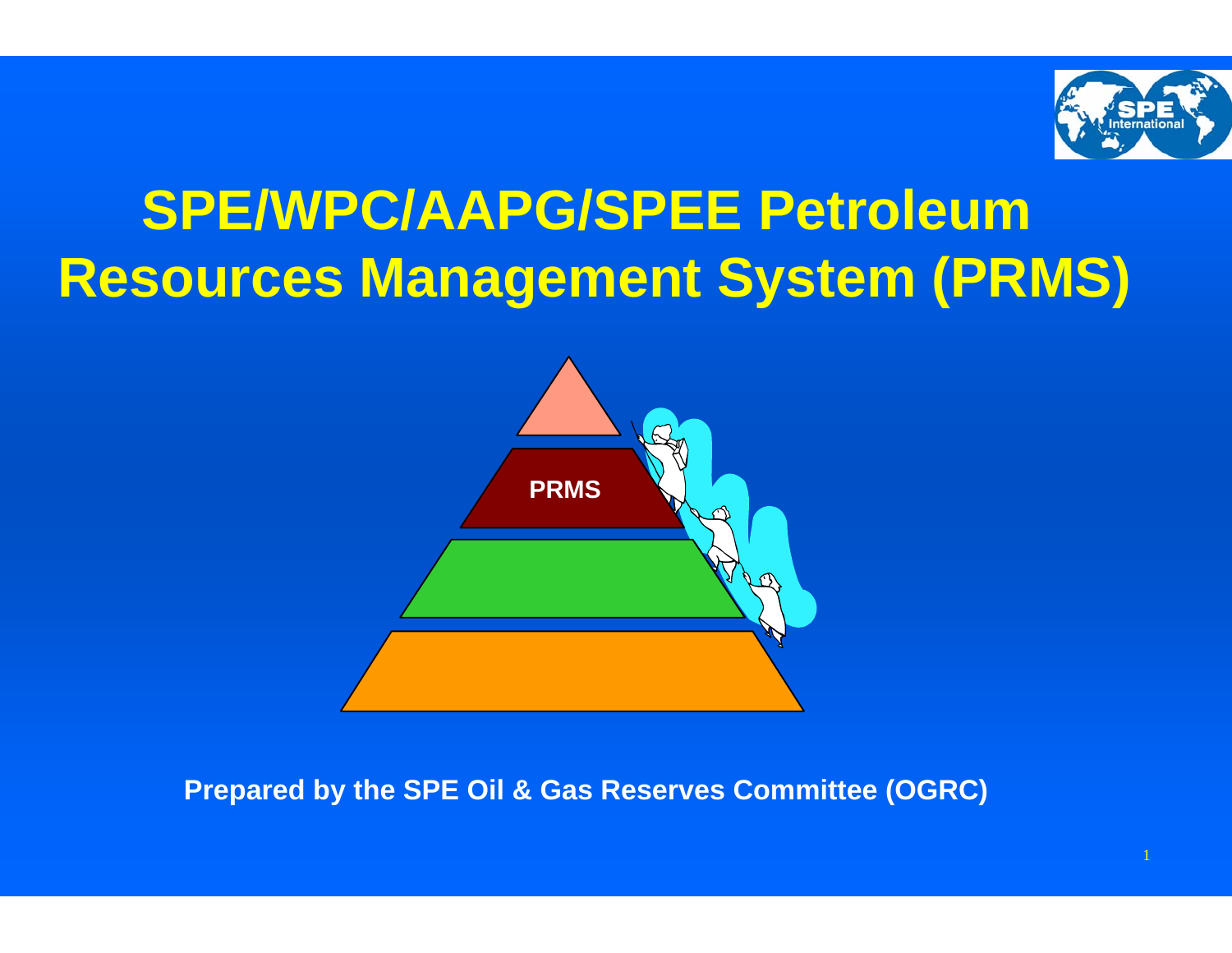#### **SPE Oil and Gas Reserves Committee**

#### **Structure**

- Eleven members with reserves expertise.
- Appointed for 3-year terms.
- Worldwide representation.

#### **Duties**

- Deals with oil and gas reserves matters, including definitions and standards.
- Disseminates information to other agencies, companies, and organizations.
- Works to achieve worldwide use of standard reserves definitions.
- Monitors activities in reserves definitions and recommends revisions to reserves definitions to SPE Board of Directors.

#### **Committee Observers**

- American Assn. of Petroleum Geologists.
- . Intl. Accounting Standards Board.
- Soc. of Exploration Geophysicists.
- Soc. of Petroleum Evaluation Engineers.
- U.S. Energy Information Agency.
- · World Petroleum Council.

## **Who is the OGRC?**



### International representation (USA, Canada, Australia, UK, Italy, Hungary, Saudi Arabia)



Inter-organizational cooperation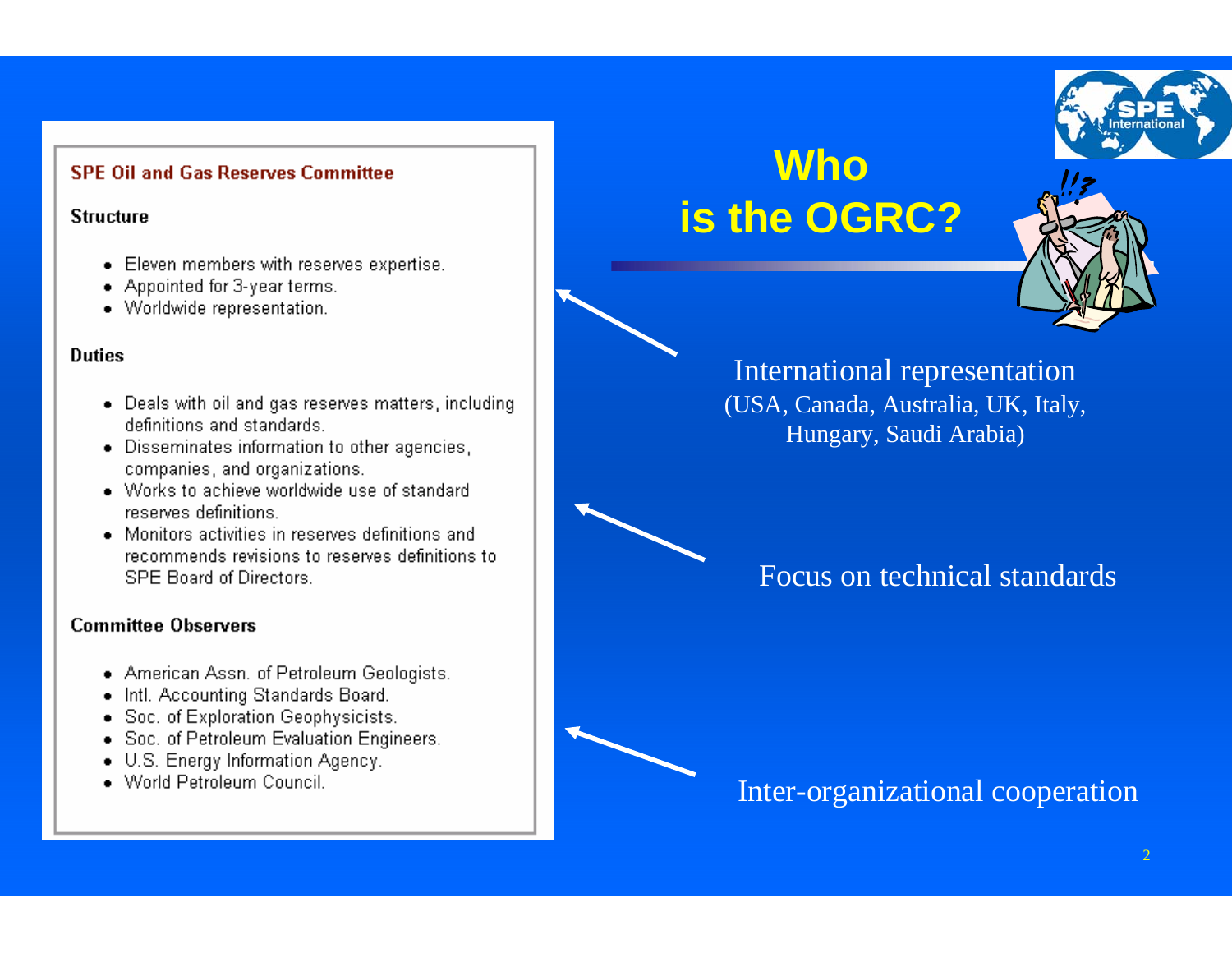### **SPE "Vision" for Reserves/Resources**



• SPE/WPC/AAPG/SPEE definitions and classification system (and associated estimating guidelines) will continue to be maintained evergreen and enhanced to incorporate new best practices, and unconventional resources, and will be recognized as the premier classification standard.

• SPE will actively promote and facilitate in-depth understanding of the definitions and their universal adoption by the oil, gas, and related industries; international financial organizations; governments; regulatory agencies; and reporting bodies.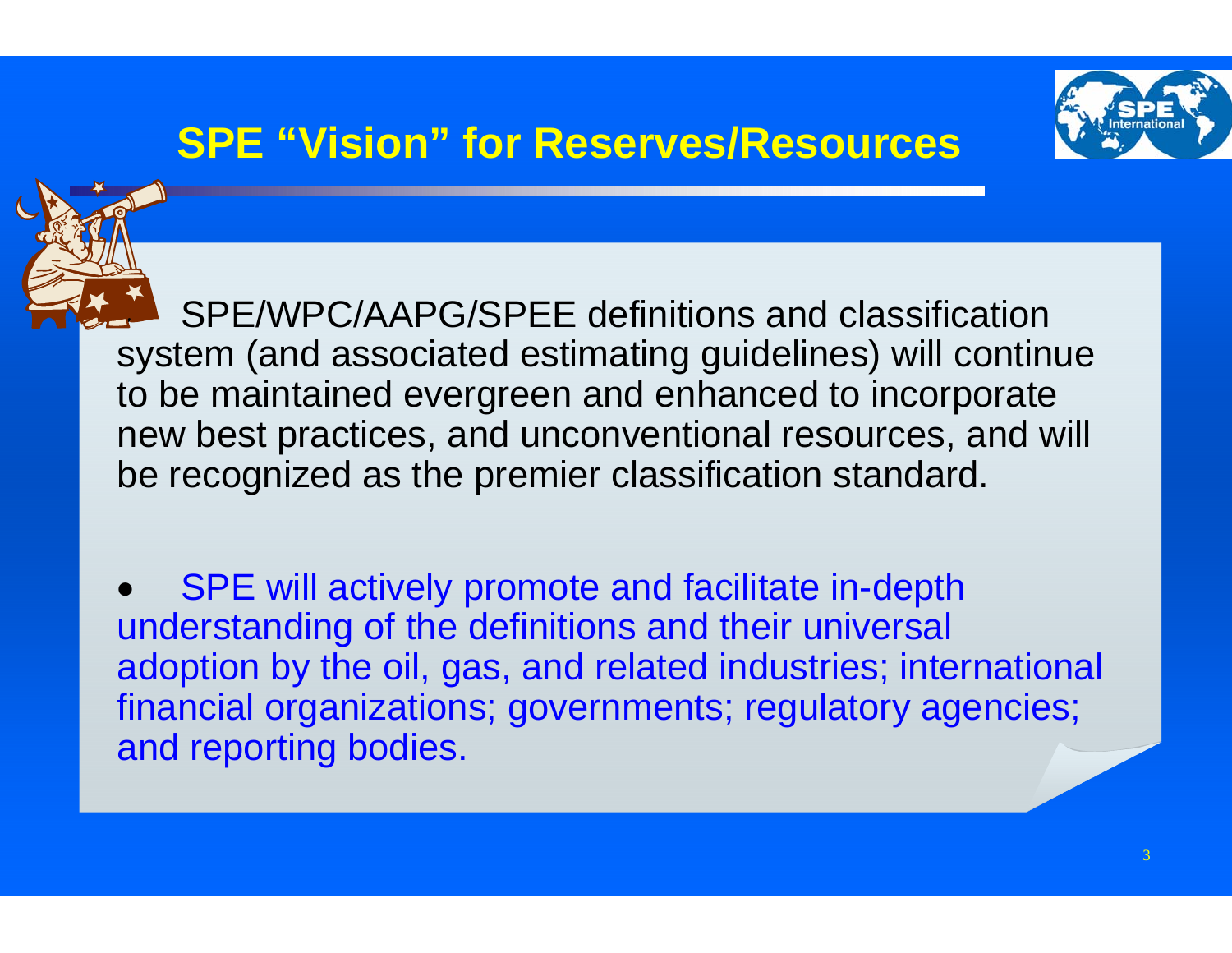### **Our Stakeholders**





**All stakeholders require complete, consistent and reliable information on future production and associated cash flow estimates through full life recovery.**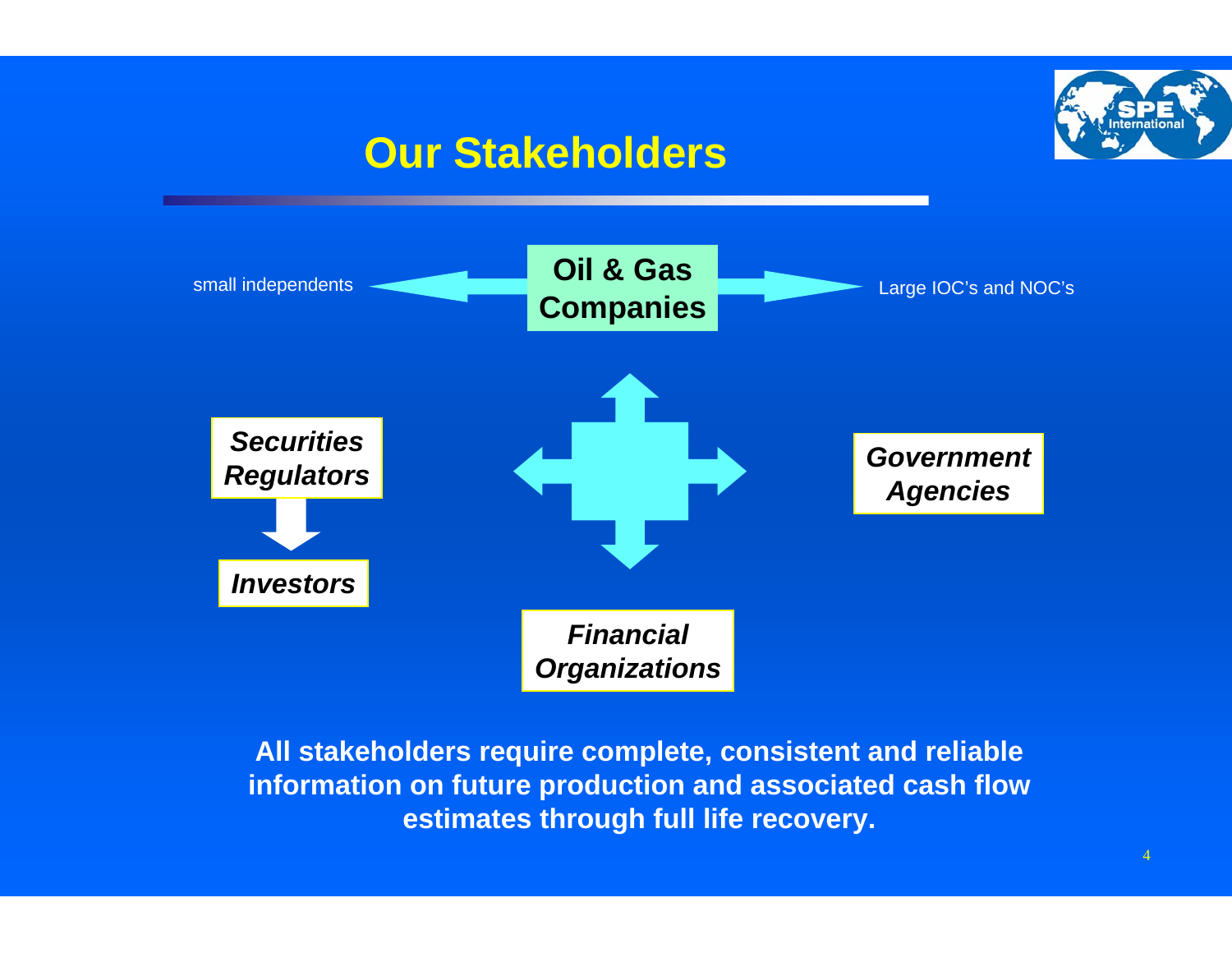## **Scope of Projects**



### **Align with the hydrocarbon finding, developing and producing business!**

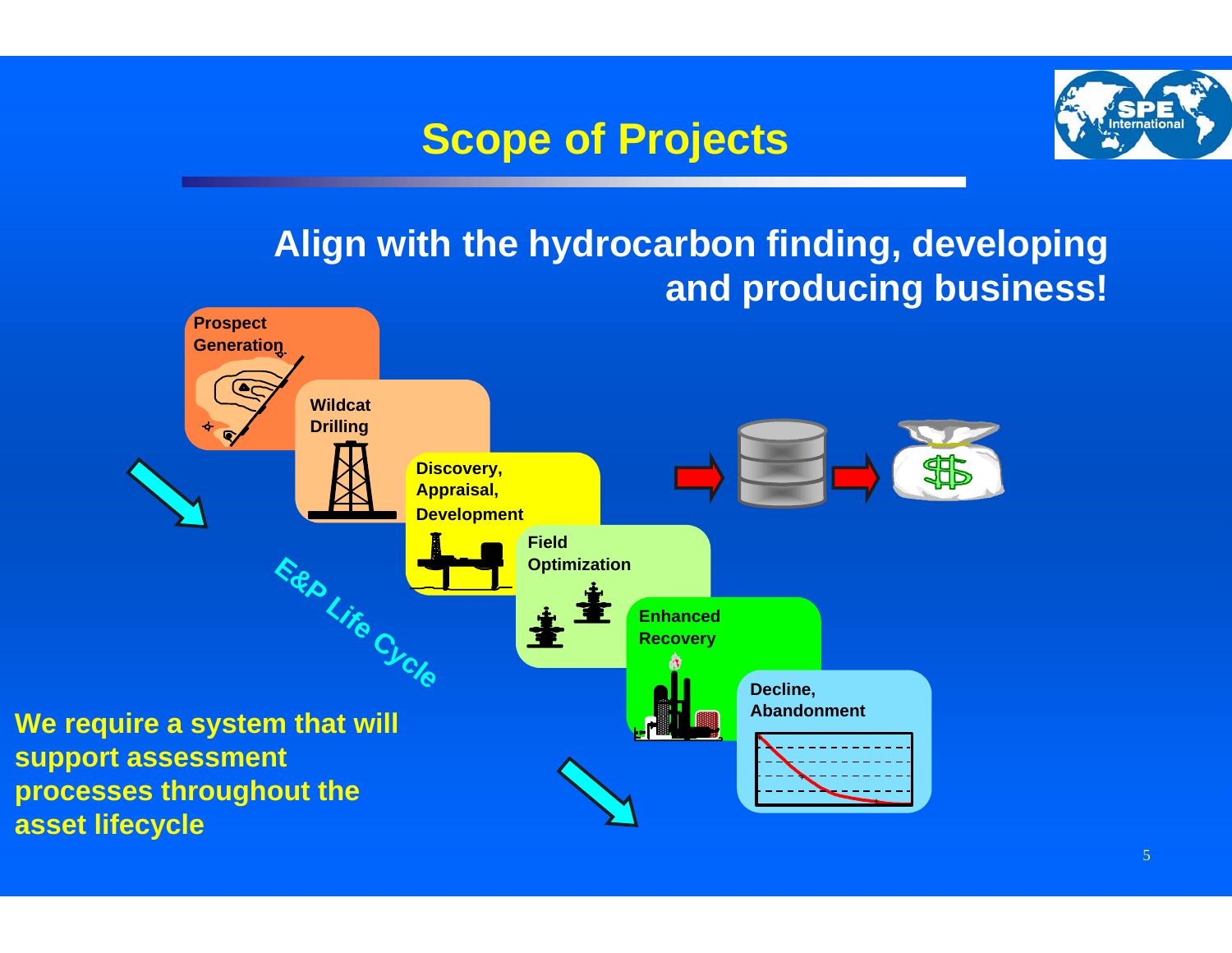# **Evolution of Petroleum Evaluation Guidelines**



**Consolidate, build on, update, and replace prior guidance** 

2005 SPE/WPC/AAPG Glossary of Terms

API 1936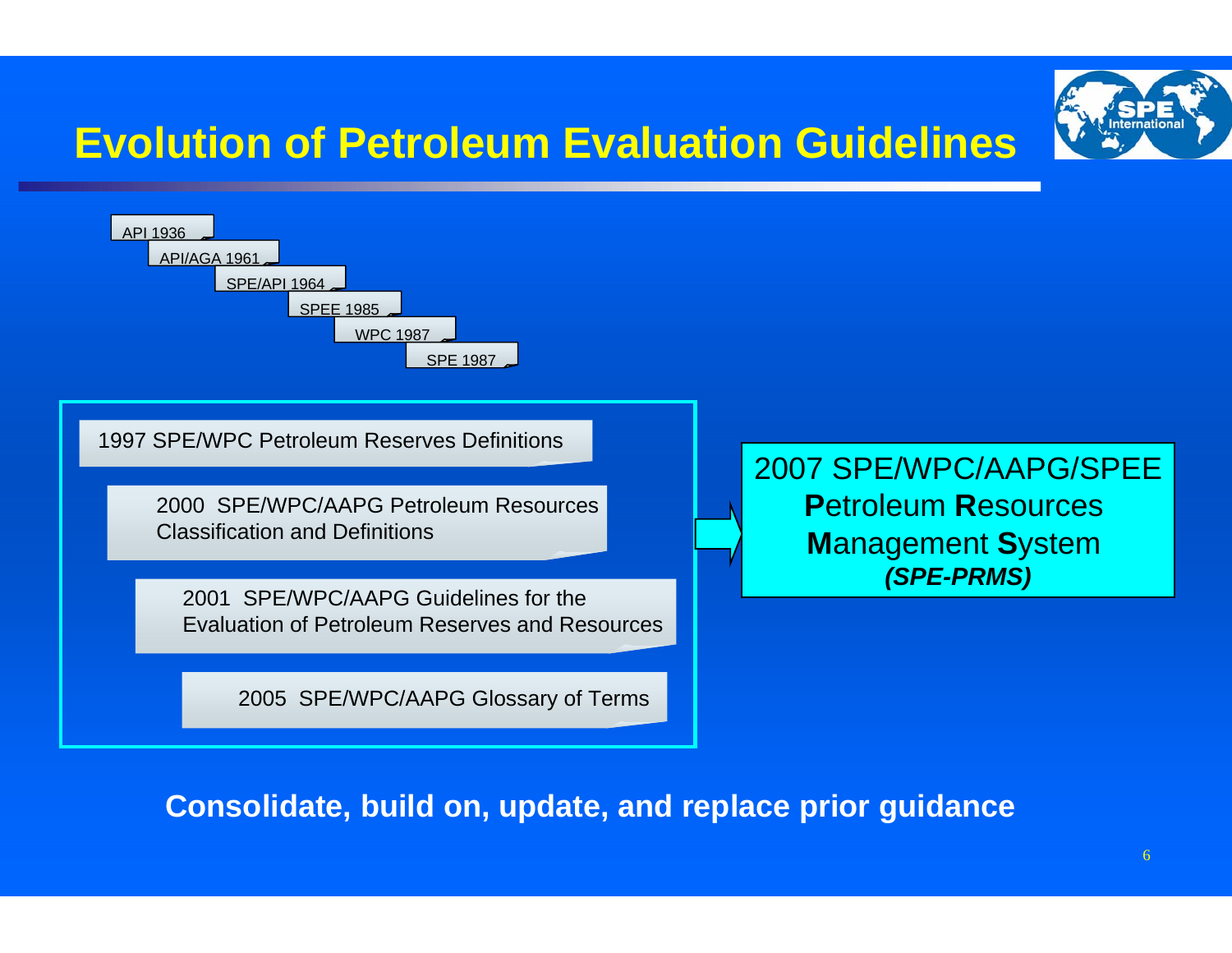## SPE Mapping Project



### **Agencies Selected for Comparison**



*SecuritiesDisclosures*



*Government Reporting*

*InternationalStandards*

- **1. US Securities and Exchange Commission (SEC-1978)**
- **2. UK Statement of Recommended Practices (SORP-2001)**
- **3. Canadian Security Administrators (CSA -2002)**
- **4. Russian Ministry of Natural Resources (RF-2005)**
- **5. China Petroleum Reserves Office (PRO-2005)**
- **6. Norwegian Petroleum Directorate (NPD–2001)**
- **7. United States Geological Survey (USGS-1980)**
- **8. United Nations Framework Classification (UNFC-2004)**

#### *(see final report December 2005 on SPE.org)*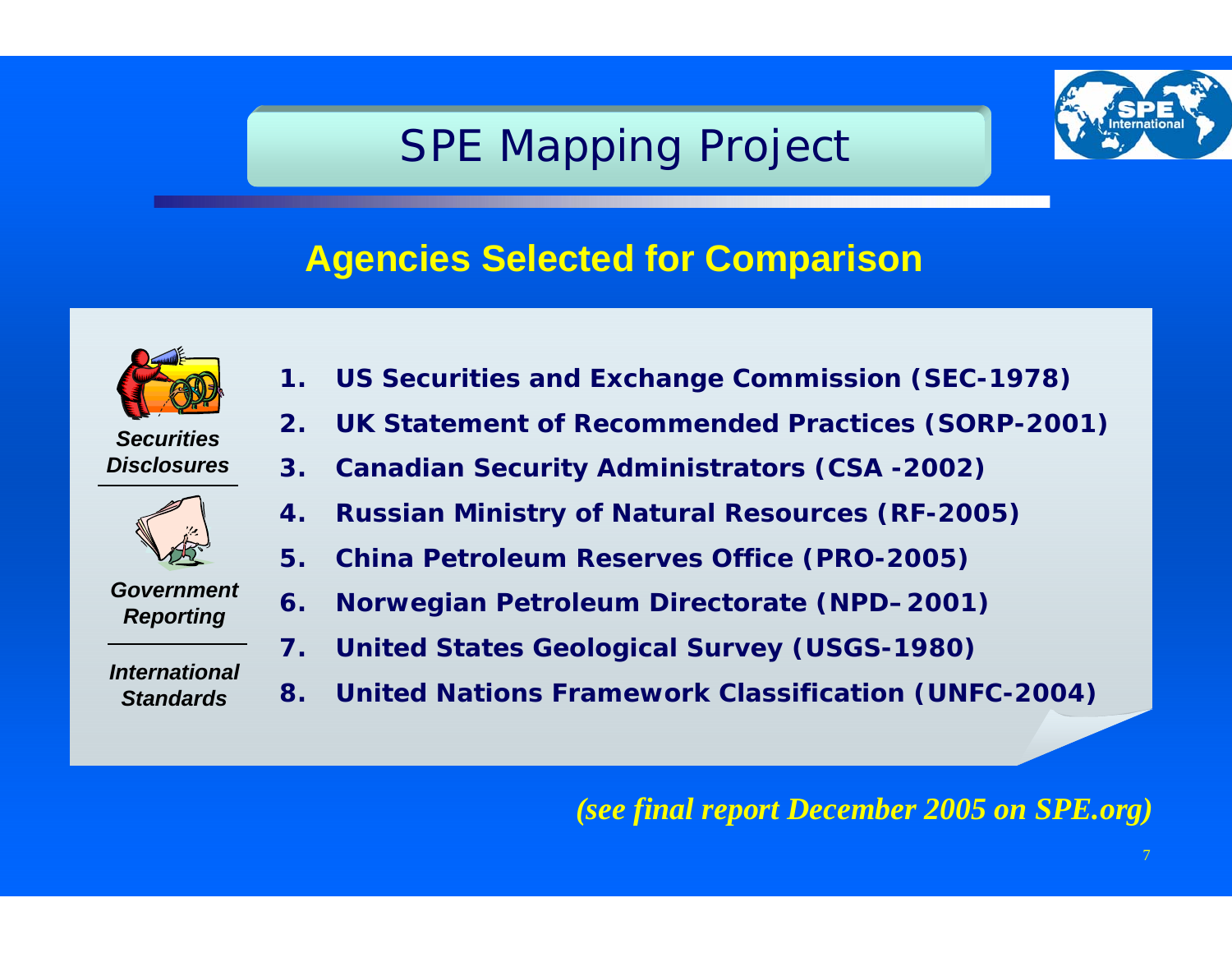

## **PRMS - Major Principles**

- 1. The System is "Project–Based".
- 2. Classification is based on project's chance of commerciality. Categorization is based on recoverable uncertainty.
- 3. Base case uses evaluator's forecast of future conditions.
- 4. Applies to both conventional and unconventional resources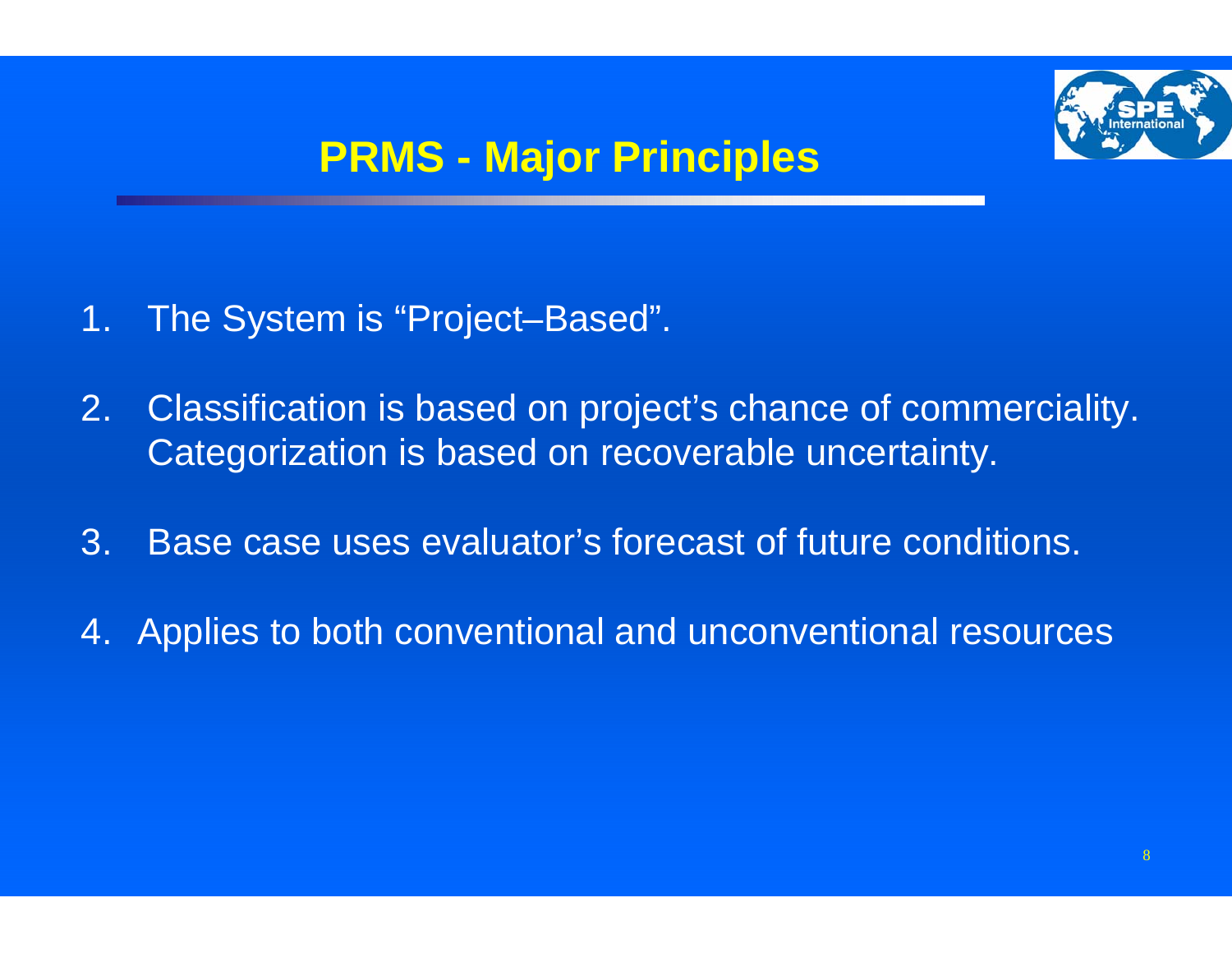## **"Project-Based" System**



**sternations**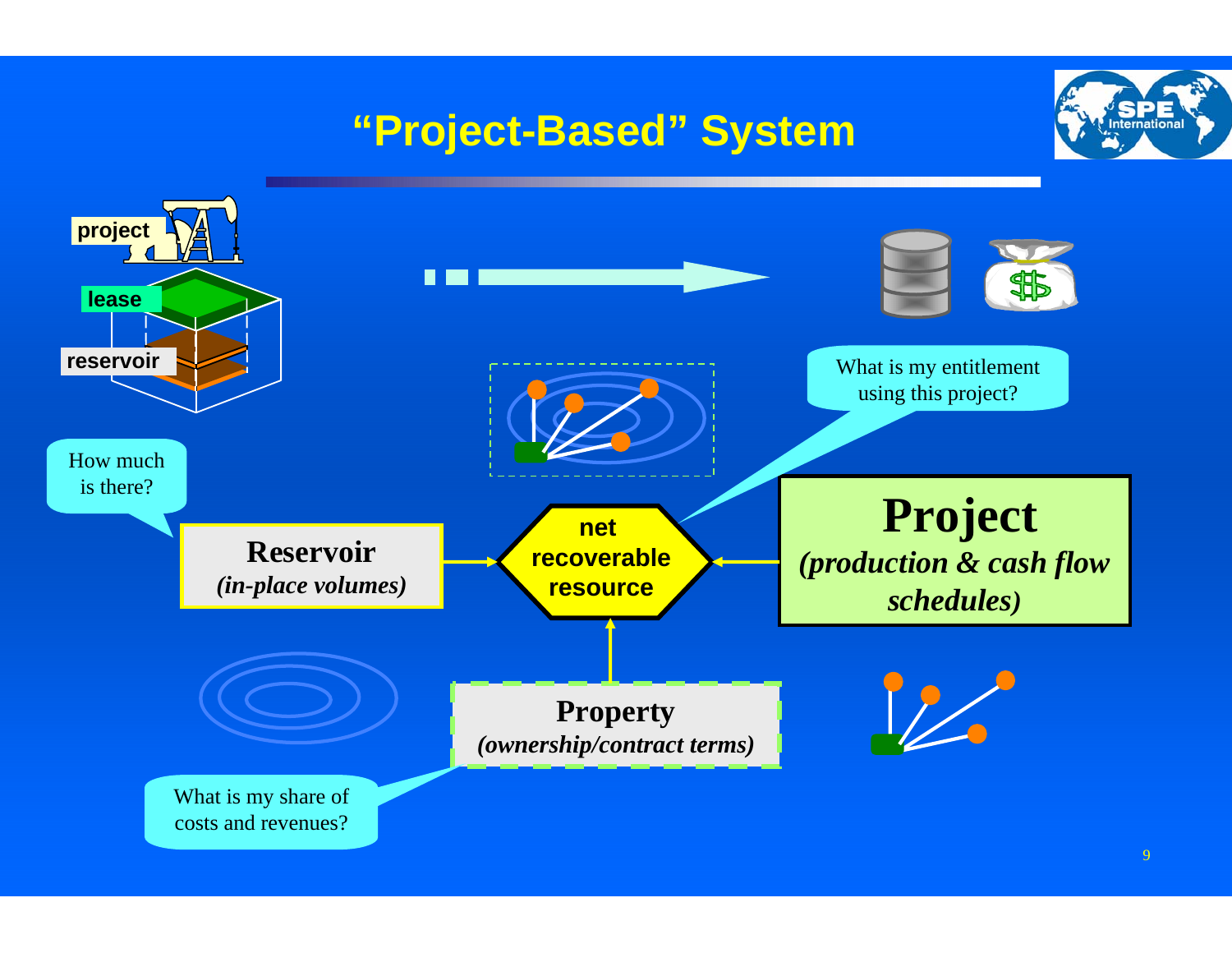## **Separate Classification & Categorization**





**of sales quantities associated with project** project recovery efficiency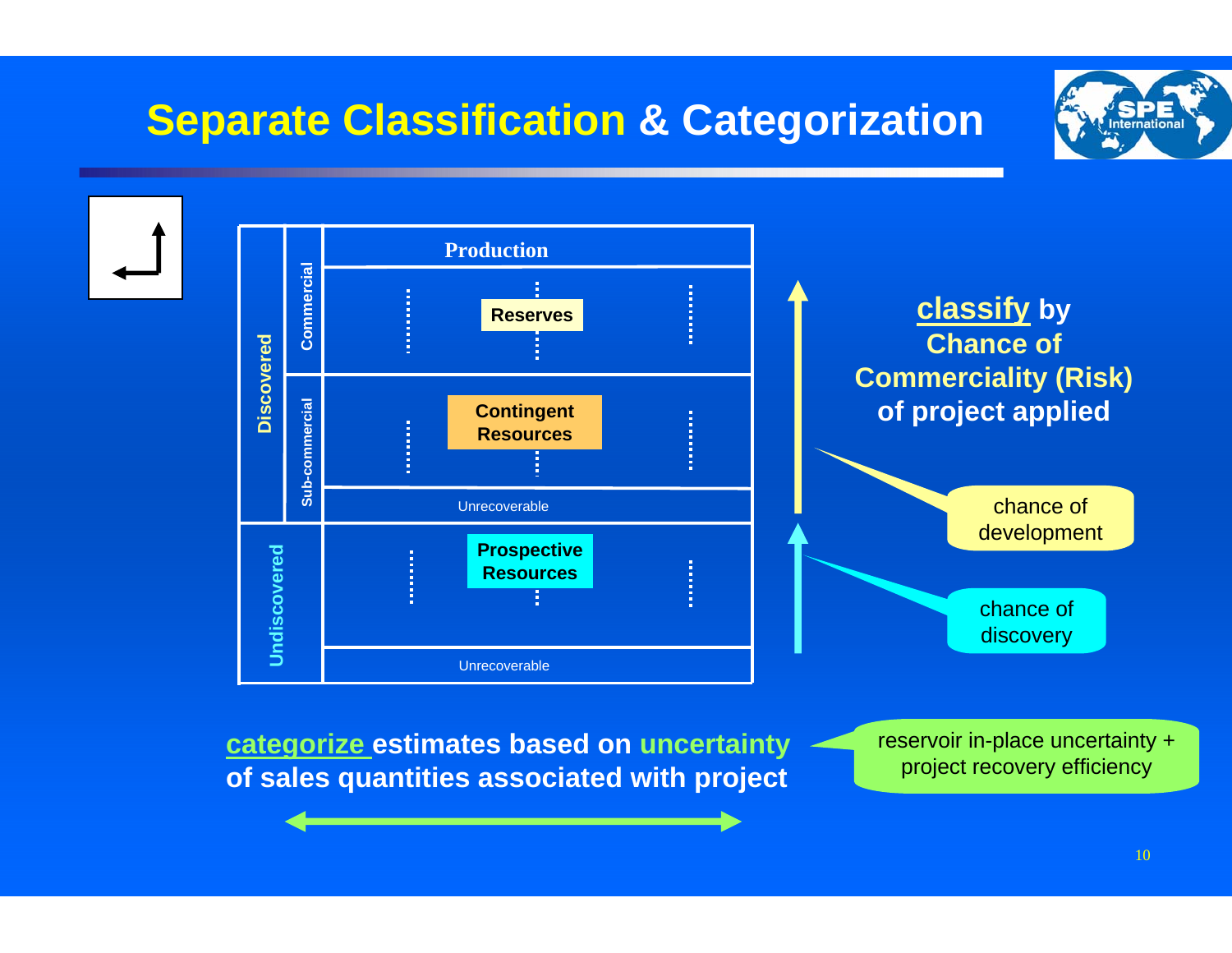### **Resources Classification System**





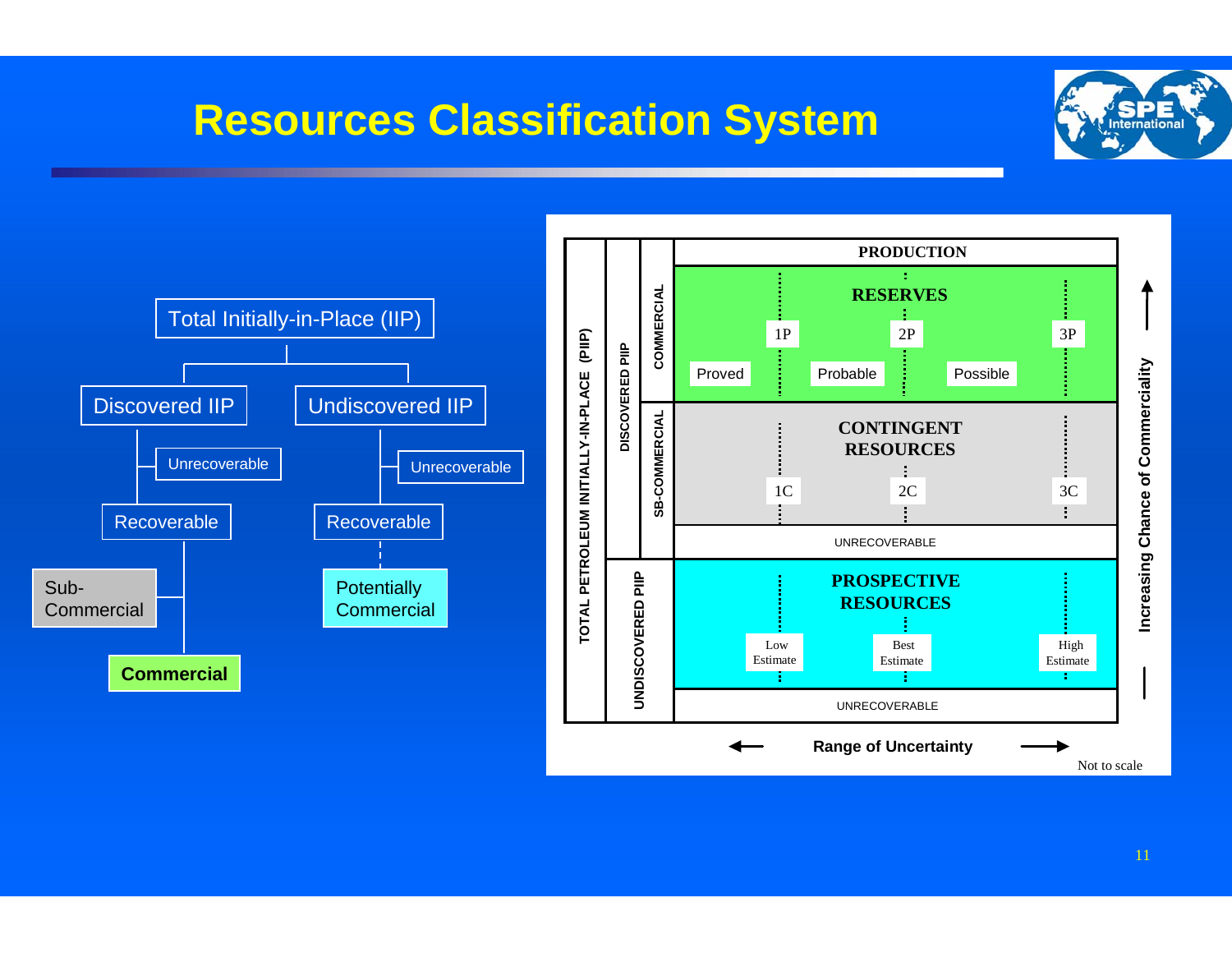### **Resources Class Criteria**



### **Discovered**

Established through testing, sampling and/or logging the existence of a significant quantity of potentially moveable hydrocarbons.

### **Commercial**

- Meets evaluator's economic criteria
- No significant contingencies that would prevent development
- Reasonable expectation that all internal/external approvals will be forthcoming
- Intent to initiate development within a reasonable time frame

*" reasonable time frame" depends on the specific circumstances and varies according to the scope of the project.*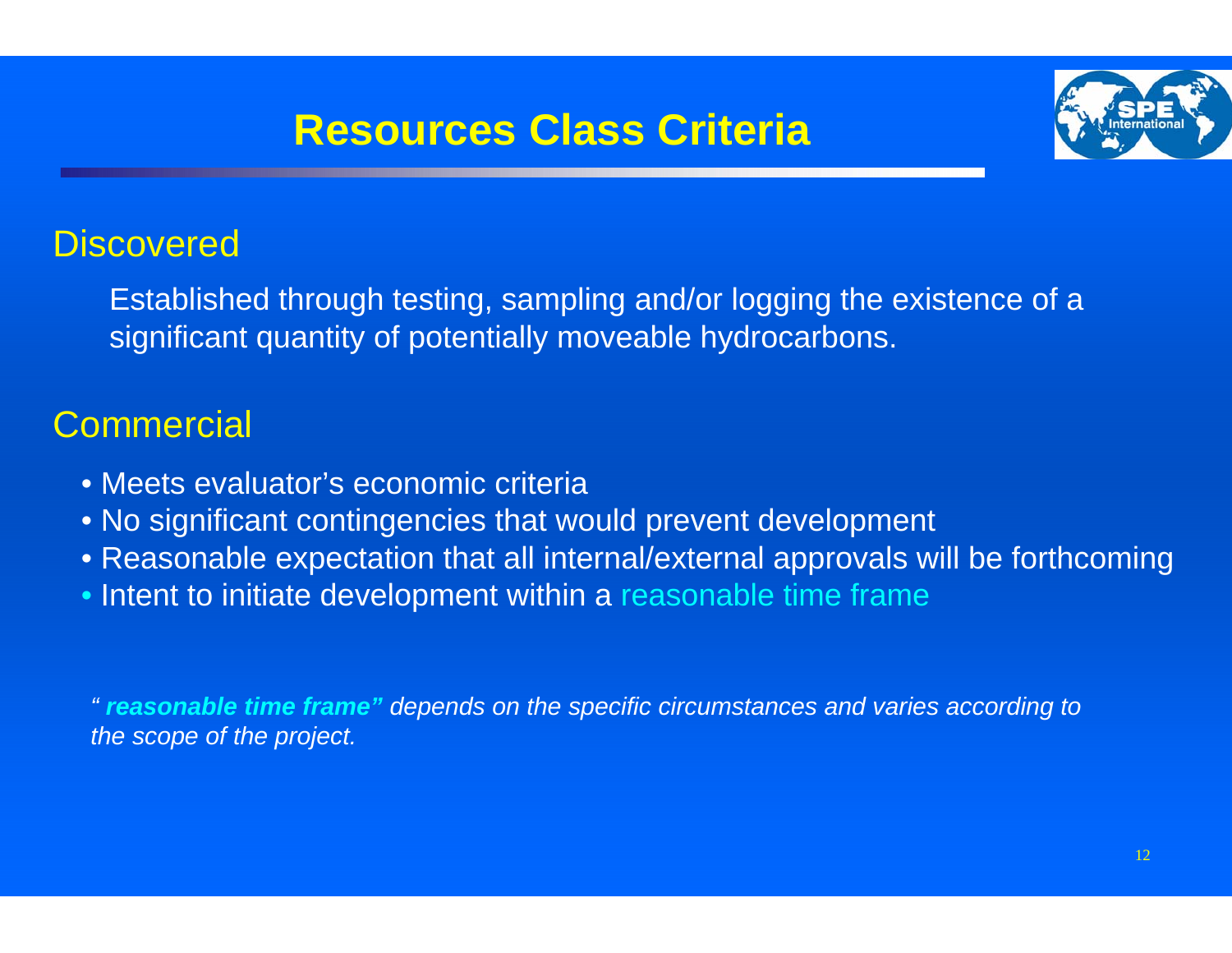## **Sub-classify by Project Maturity**



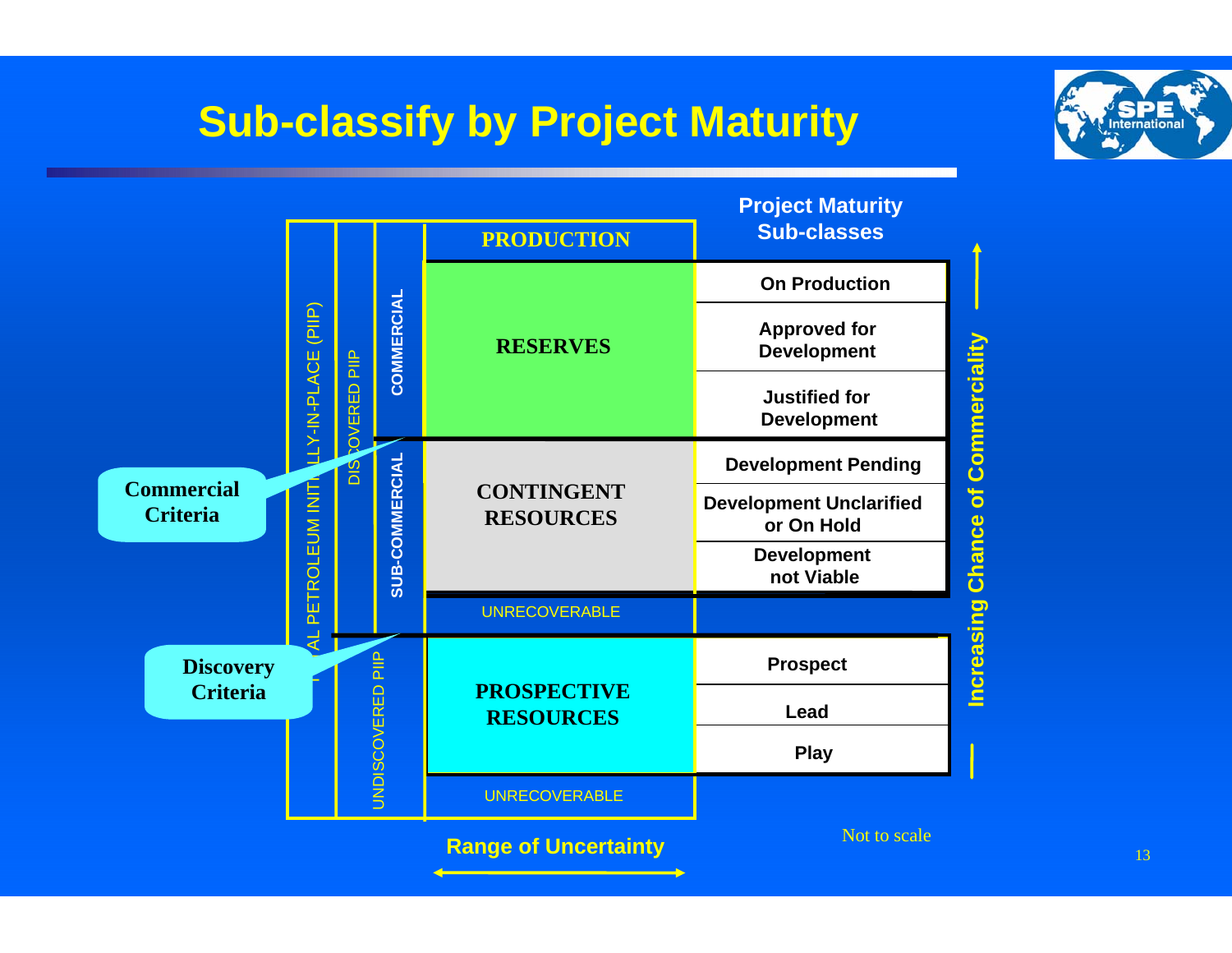## **Additional Classification Modifiers**



### **Reserves Status**

Recoverable quantities my be subdivided based on the funding and operational operational status of wells and associated facilities into:

> **Developed** (Producing or Non-Producing) **Undeveloped**

*Reserves status may be applied to Proved, Probable and Possible*

### **Economic Status**

Projects may be further characterized by economics and commercial modifiers into:

**Economic** *(Reserves)*

**Marginal Economic** *(Contingent Resources)* **Sub-Marginal Economic** *(Contingent Resources)*

> *"Reserves" and "Economic" Status may be applied separately or in combination with Project Maturity Sub-classes*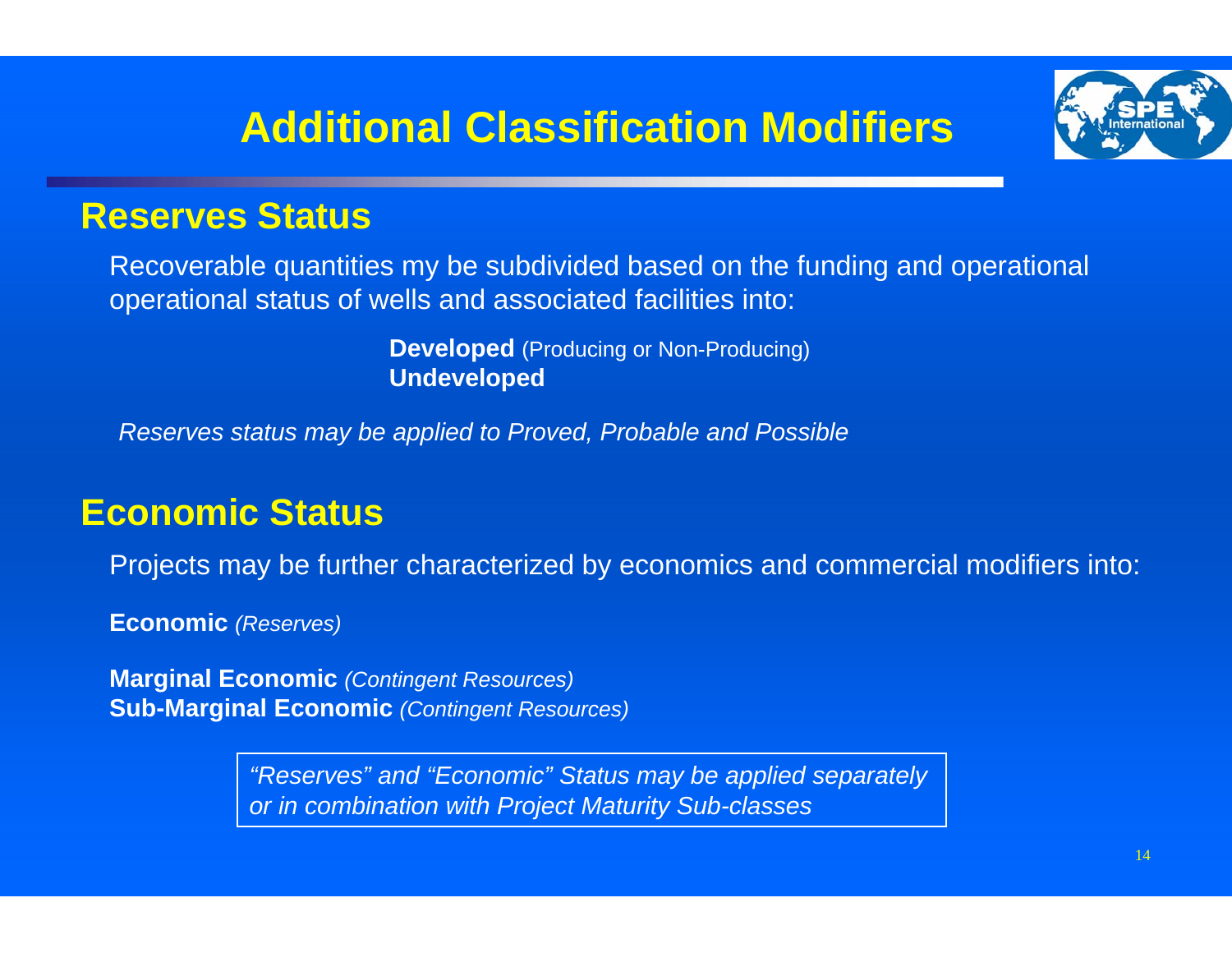### **Categorize by Uncertainty**



### *The system accommodates multiple approaches to assessing uncertainty.*



#### **Deterministic Methods**

**Probabilistic Methods**



15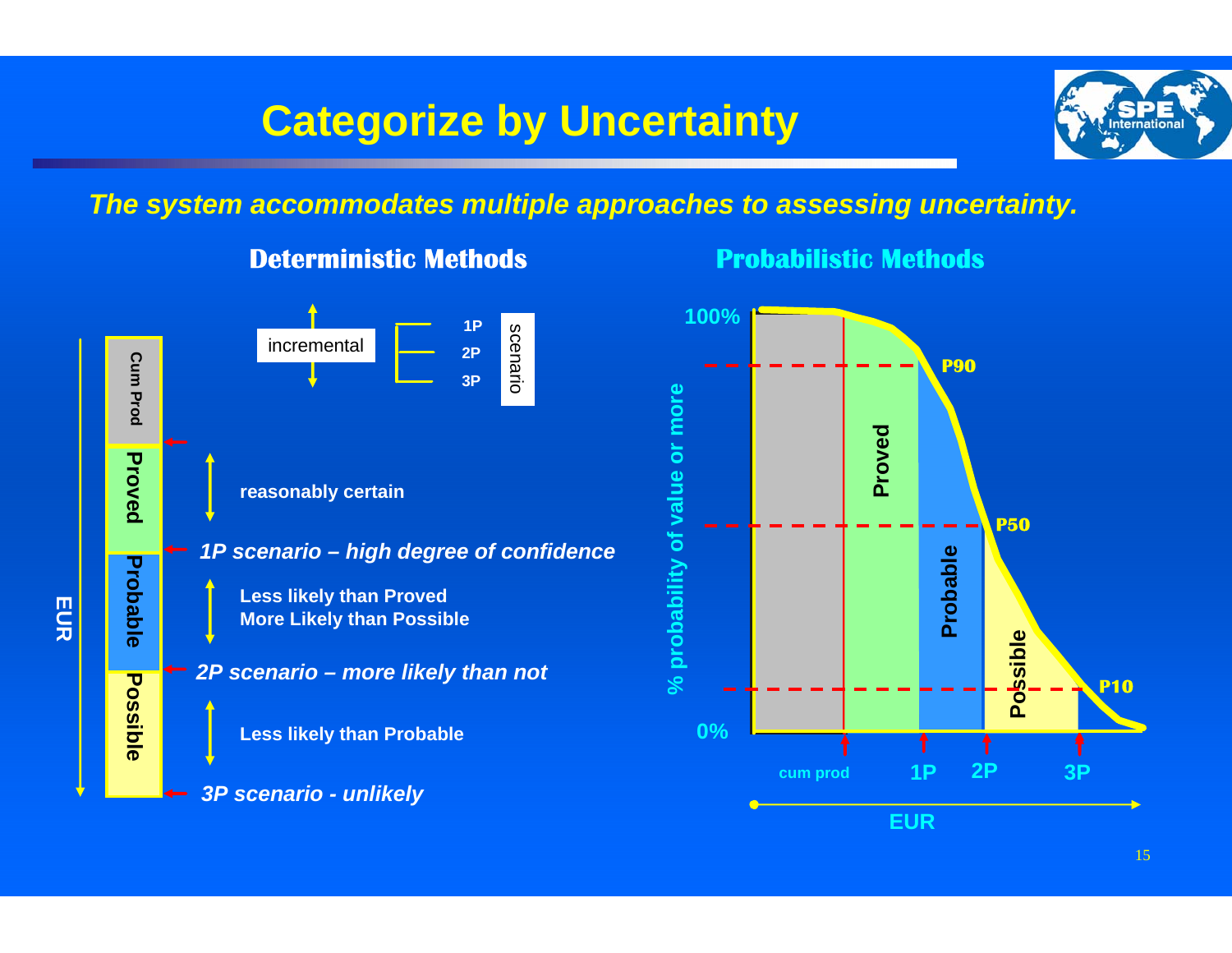### **Based on Forecast Conditions**



**Project decisions are based on the evaluators view of "Forecast Conditions" = those assumed to exist during the project's implementation**

**Conditions include:** • **• Prices and costs** 

•Technology available •Environmental standard•Fiscal terms**•Regulatory constraints** 



**Alternate economic scenarios are typically considered in the decision process and, in some cases, to supplement reporting requirements.** 

*For example, one sensitivity case may assume "current conditions" will remain constant throughout the life of the project ("constant case").*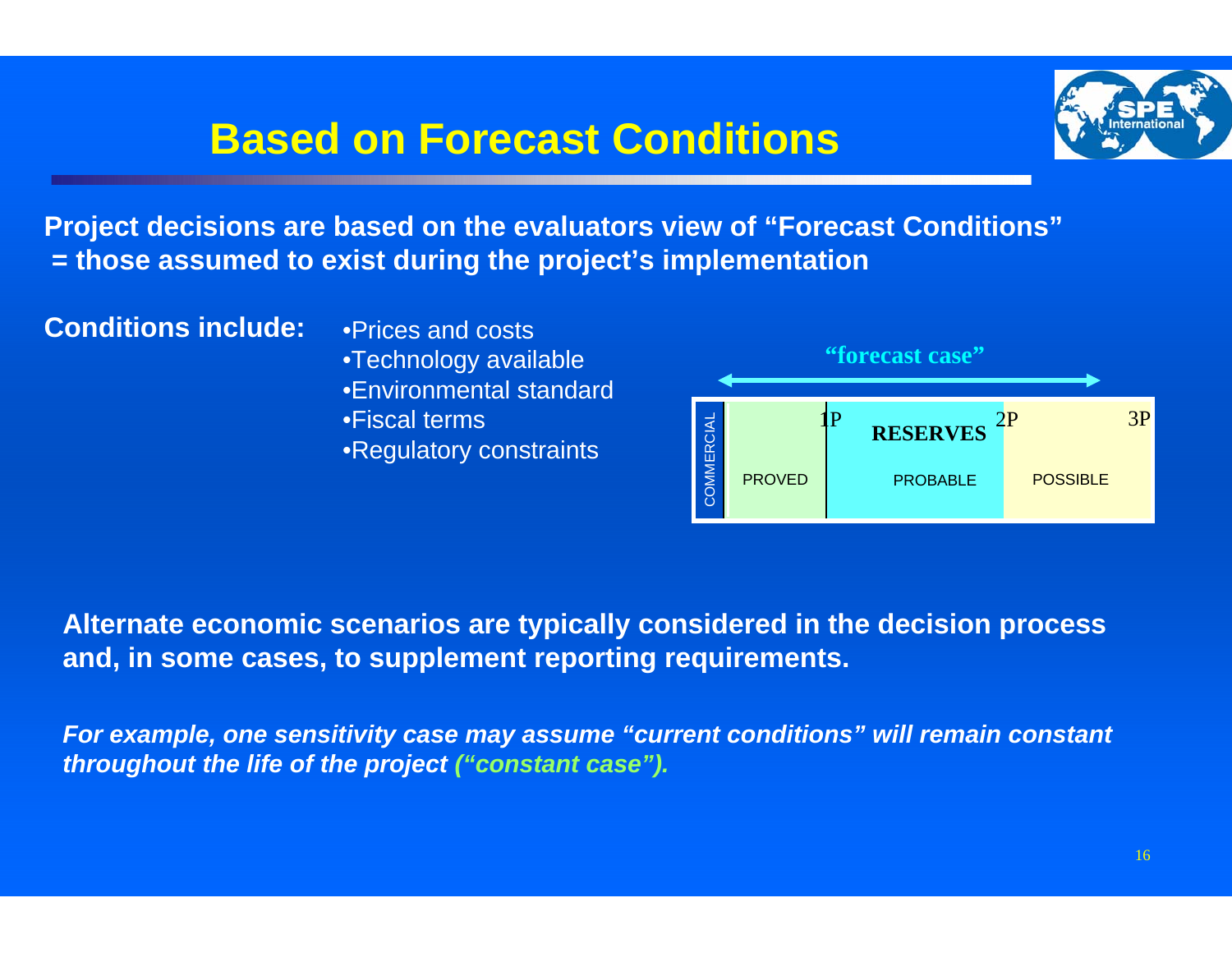### **Unconventional Resources**





*Pervasive over large areas and not significantly affected by current hydrodynamic influences, i.e. buoyancy of petroleum on water!*

*SPE classification still applies (but may require alternative assessment approaches).*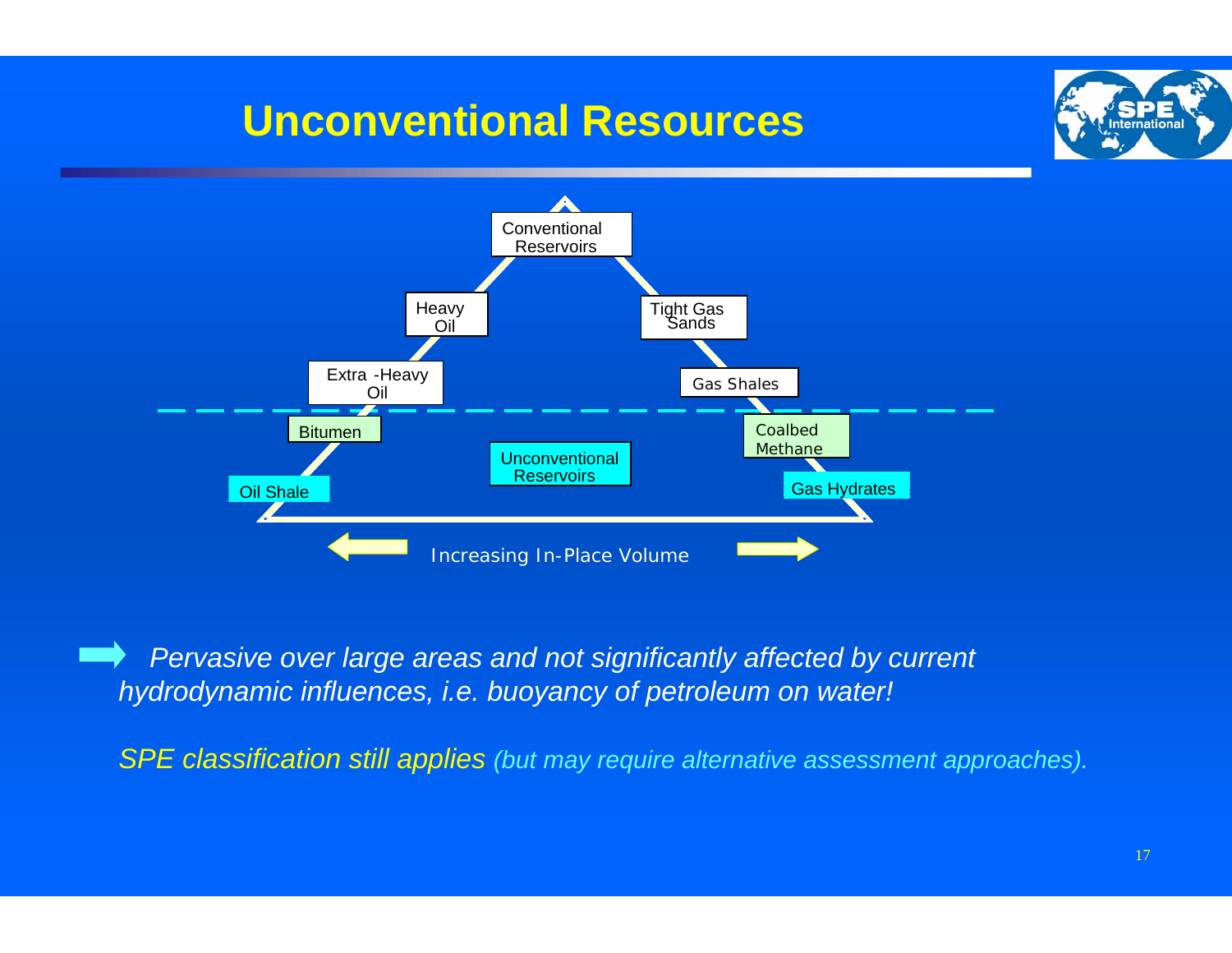## **PRMS Development and Approval "Process"**





**Final Approval March 2007**





Submit for SPE board and partner approval





**OGRC** Definitions Revision Project - Phase 1 Sept 2004 – Oct 2006



100 Day Industry Review Period(30 presentations – global feedback)



OGRC reviews/incorporates feedback into a final PRMS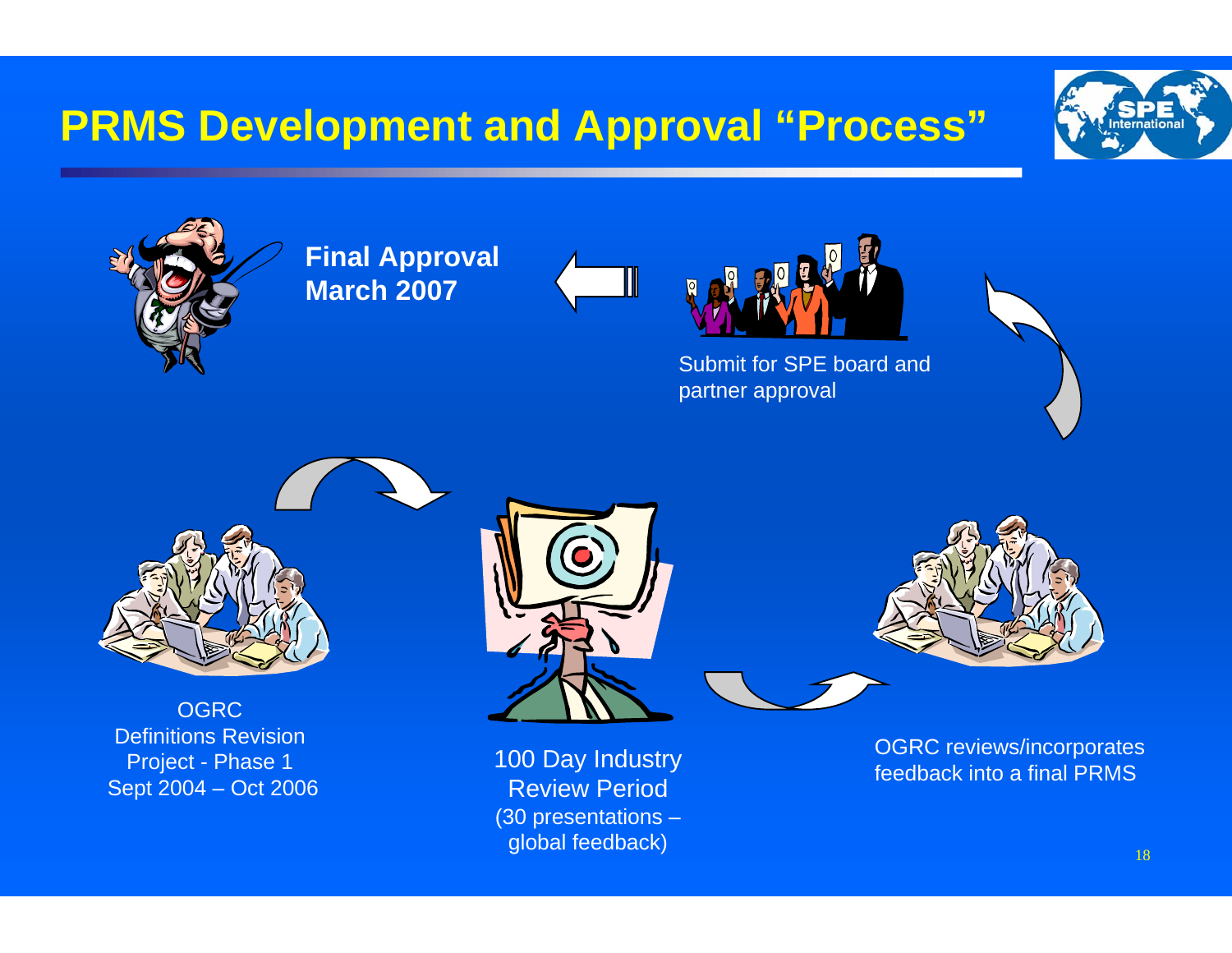## **Summary of Major Changes in 2007 SPE/WPC/AAPG/SPEE PRMS**



| <b>Revision</b>                                                                                                                                                                                                                                                                                                                      | <b>Comment</b>                                                                                                                      |
|--------------------------------------------------------------------------------------------------------------------------------------------------------------------------------------------------------------------------------------------------------------------------------------------------------------------------------------|-------------------------------------------------------------------------------------------------------------------------------------|
| Combines 4 previous documents into single "Petroleum Resources Management System":<br>1997 SPE/WPC Petroleum Reserves Guidelines<br>2000 SPE/WPC/AAPG Petroleum Resources Classification and Definitions<br>2001 SPE/WPC/AAPG Guidelines for the Evaluation of Petroleum Reserves & Resources<br>2005 SPE/WPC/AAPG Glossary of Terms | Separate documents combined,<br>abbreviated and clarified                                                                           |
| Base case uses forecast conditions but still permits option to use constant conditions                                                                                                                                                                                                                                               | Most companies base decisions on<br>forecast conditions; some<br>regulators require constant<br>conditions for consistent reporting |
| Recognizes growing importance of unconventional resources                                                                                                                                                                                                                                                                            | PRMS applies to both conventional<br>and unconventional resources                                                                   |
| Low, mid and high categories of Contingent Resources relabeled to 1C, 2C & 3C respectively                                                                                                                                                                                                                                           | Aligns with 1P, 2P & 3P Reserve<br>uncertainty categories but constrained<br>by commerciality barrier(s)                            |
| Introduces classification modifiers:<br>- Reserves status of developed and undeveloped can be applied to 1P, 2P & 3P Reserves<br>- Reserves, Contingent Resources & Prospective Resources sub-classified by project maturity<br>- Contingent Resources subdivided into 'marginal economic' & 'sub-marginal economic'                 | Additional classification modifiers<br>optional but may greatly assist in<br>understanding and tracking reserves<br>and resources   |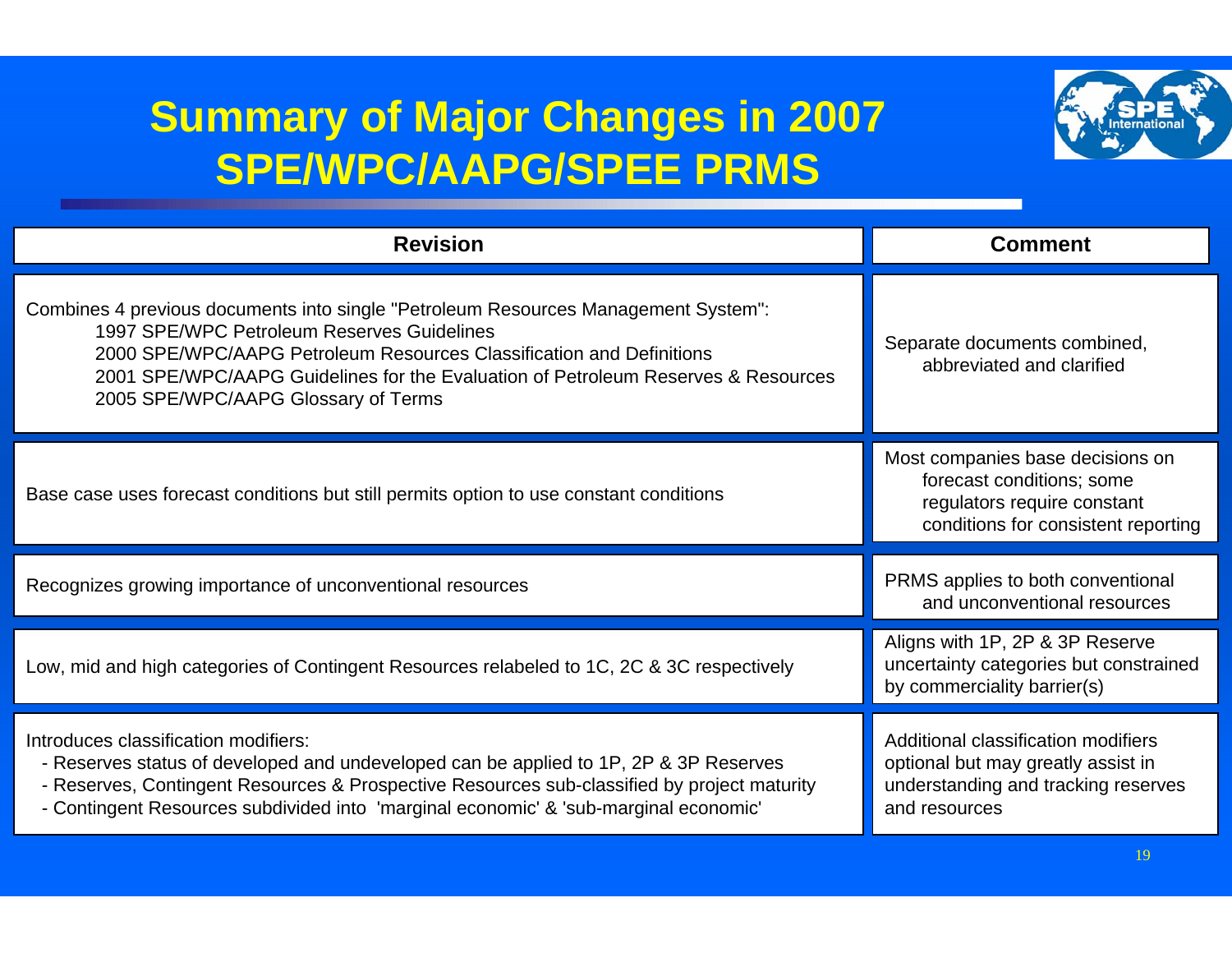

**categorize by recovery certainty**